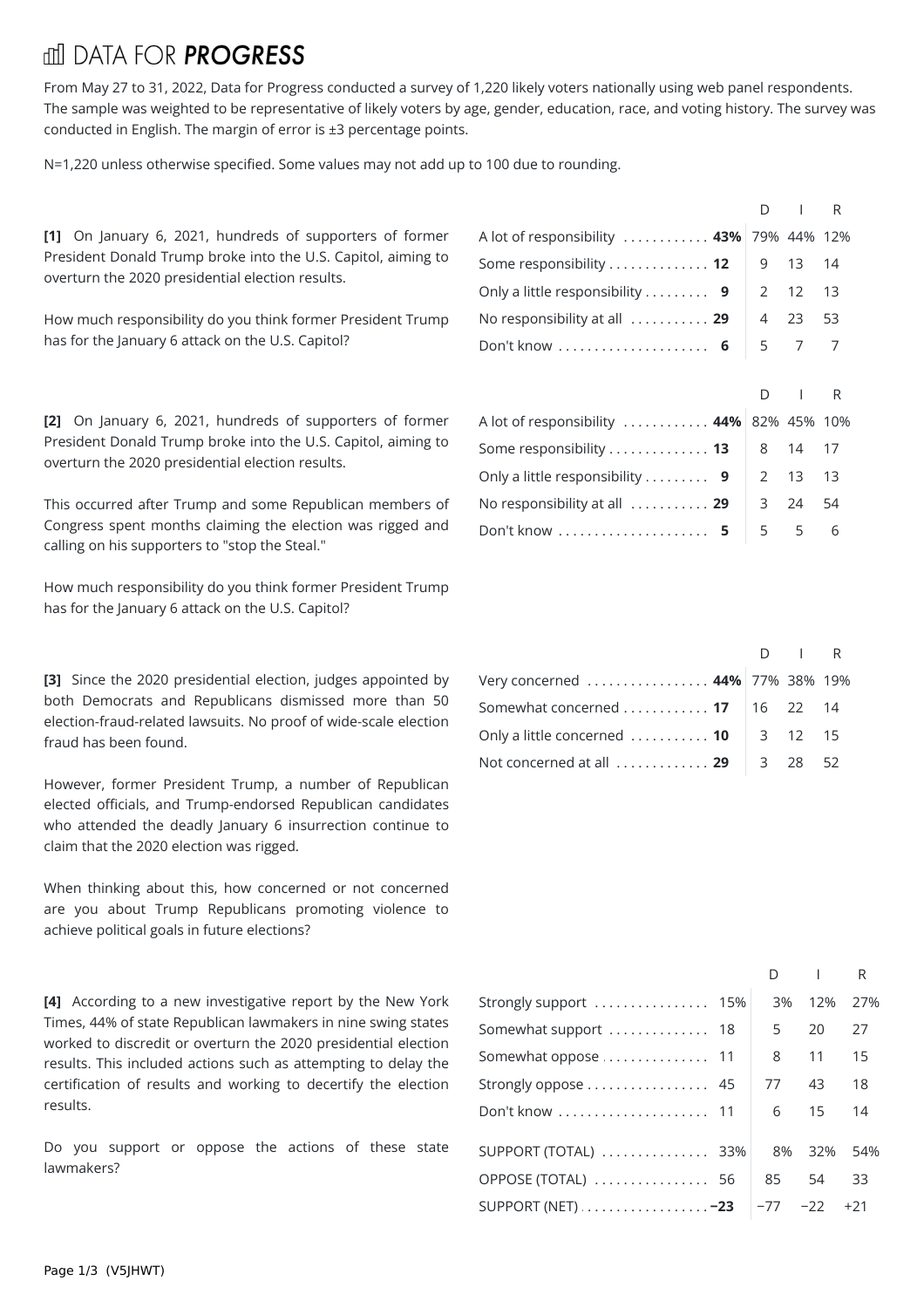**[5]** As you may know, a U.S. House of Representative's committee has been investigating what happened on January 6th at the Capitol and the events leading up to it.

Do you support or oppose this investigation?

**[6]** Do you think that individuals and groups, including elected officials like former President Trump, who helped fuel the January 6 attack on the U.S. Capitol should be held criminally responsible?

**[7]** When thinking about the January 6 attack on the U.S. Capitol, which statement comes closer to your view, even if neither is exactly right?

**[8]** When thinking about the upcoming November 2022 elections, would you be more or less likely to vote for a candidate that worked to overturn the 2020 election, such as voting to decertify the results, or would it not affect your choice? (N=608)

|                                                                                                                                                                     |     | D     | I.       | R     |  |
|---------------------------------------------------------------------------------------------------------------------------------------------------------------------|-----|-------|----------|-------|--|
| Strongly support                                                                                                                                                    | 46% | 79%   | 40% 22%  |       |  |
| Somewhat support                                                                                                                                                    | 19  | 11    | 22       | 24    |  |
| Somewhat oppose                                                                                                                                                     | 11  | 4     | 9        | 19    |  |
| Strongly oppose                                                                                                                                                     | 17  | 1     | 18       | 29    |  |
| Don't know                                                                                                                                                          | 7   | 6     | 11       | 6     |  |
| $SUPPORT (TOTAL)$                                                                                                                                                   | 65% | 90%   | 62% 46%  |       |  |
| OPPOSE (TOTAL)                                                                                                                                                      | -28 | 5     | 27       | 48    |  |
| SUPPORT (NET) $\dots\dots\dots\dots\dots\dots$                                                                                                                      |     | +85   | +35      | $-2$  |  |
|                                                                                                                                                                     |     |       |          |       |  |
|                                                                                                                                                                     |     | D     | R<br>I   |       |  |
| Yes, they should be held criminally<br>responsible for the attack on the                                                                                            |     |       |          |       |  |
| Capitol  56% 92% 59% 25%                                                                                                                                            |     |       |          |       |  |
| No, they should not be held<br>criminally responsible for the<br>attack on the Capitol 34                                                                           |     | 3     | 30<br>63 |       |  |
|                                                                                                                                                                     |     | 5     | 12<br>12 |       |  |
|                                                                                                                                                                     |     |       |          |       |  |
|                                                                                                                                                                     |     | D     | T<br>R   |       |  |
| The attack on the Capitol and<br>continued claims that the 2020<br>election was stolen are without<br>evidence and are an attack on our<br>country  51% 83% 54% 22% |     |       |          |       |  |
| The attack on the Capitol was a<br>result of legitimate concerns about<br>the 2020 election and is not an                                                           |     |       |          |       |  |
| attack on our country  39                                                                                                                                           |     | 10    | 33<br>67 |       |  |
|                                                                                                                                                                     |     | 6     | 13<br>11 |       |  |
|                                                                                                                                                                     |     | D     | T        | R     |  |
| Much more likely                                                                                                                                                    | 11% | 2%    | 6%       | 23%   |  |
| Somewhat more likely                                                                                                                                                | 11  | 8     | 7        | 18    |  |
| Somewhat less likely                                                                                                                                                | 8   | 8     | 8        | 8     |  |
| Much less likely                                                                                                                                                    | 38  | 66    | 44       | 11    |  |
| Wouldn't affect my choice                                                                                                                                           | 31  | 15    | 36       | 41    |  |
| MORE LIKELY (TOTAL)                                                                                                                                                 | 22% | 10%   | 13%      | 41%   |  |
| LESS LIKELY (TOTAL)                                                                                                                                                 | 46  | 74    | 52       | 19    |  |
| MORE LIKELY (NET)  -24                                                                                                                                              |     | $-64$ | $-39$    | $+22$ |  |